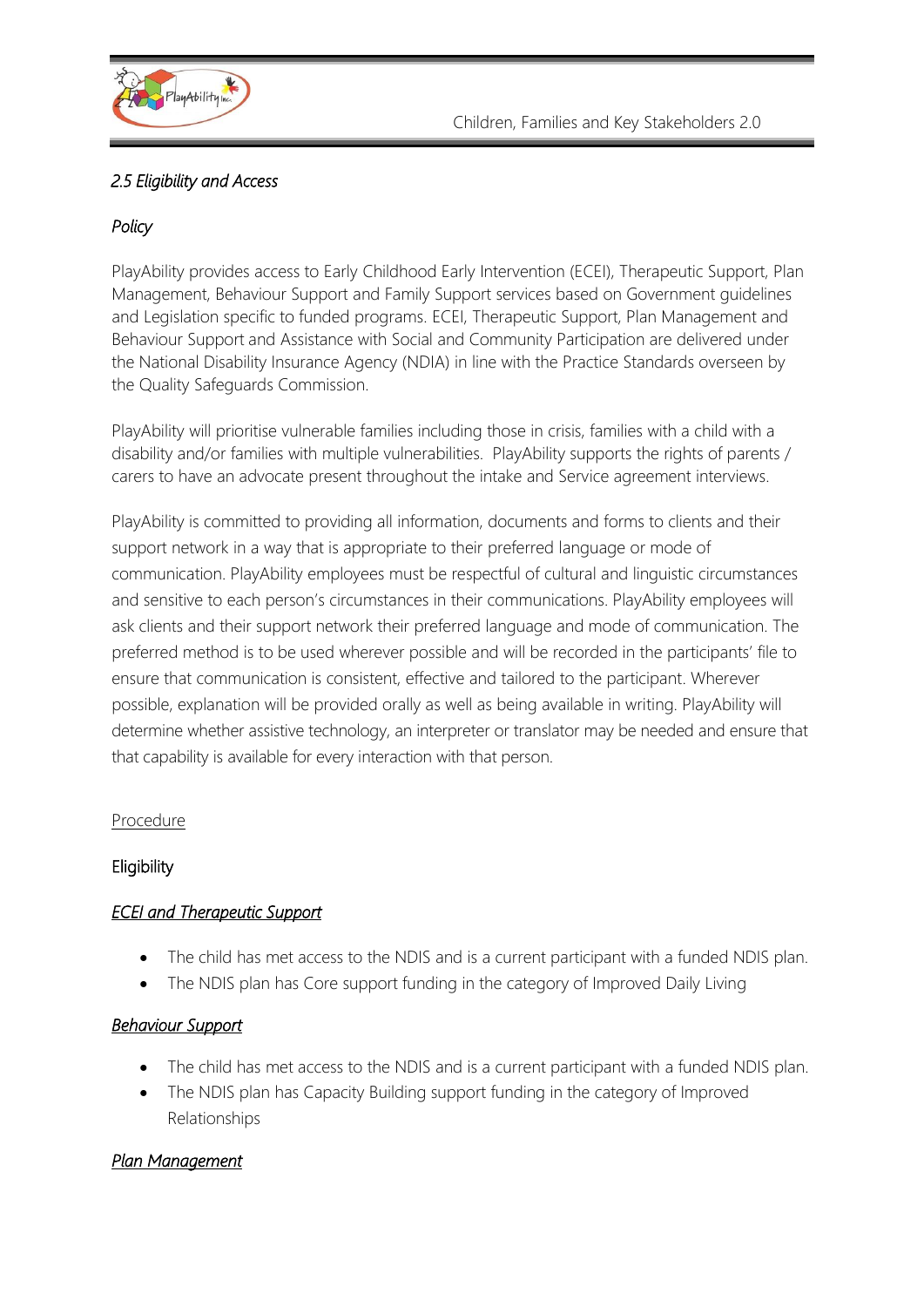

- The child has met access to the NDIS and is a current participant with a funded NDIS plan.
- The NDIS plan has Capacity Building support funding in the category of Improved Life Choices

#### *Assistance with Social and Community Participation*

- The child has met access to the NDIS and is a current participant with a funded NDIS plan.
- The NDIS plan has Core support funding in the category of Assistance with Social and Community Participation

#### Access

- PlayAbility will contact the participant's parents / carers within one week of receiving an enquiry or referral to begin the Intake process and arrange a time and place to meet. PlayAbility will support them to have an advocate present.
- PlayAbility to complete a Registration/Intake for Early Intervention Form (see Appendix 3) with the participants parents / carers to gather basic information about the child and their family and to:
	- o Identify any potential risks in providing services to the participant
	- o Identify any cultural values or beliefs they would like incorporated or respected in the provision of supports
- PlayAbility will inform parents / carers about access to services under the NDIS. This will include information about PlayAbilitys' roles as a Plan Management agency and as a provider of Behaviour Support, Therapeutic Support and ECEI; including the potential influences of early intervention in early childhood development , the Key worker model of service delivery, the trans-disciplinary approach and how we work in collaboration with other providers and agencies (such as schools and pre schools) to support the participant to meet their developmental goals.
- PlayAbility will read the following policies to the parents / carers and request their signatures to acknowledge their understanding.
	- o Confidentiality and Privacy policy
	- o Child Safety statement
	- o Permission for the taking of photos
	- o Rights, Inclusion, Feedback and Complaints policy
- PlayAbility will request the parents / carers fill in the membership form for PlayAbility to meet the requirements under its structure.
- PlayAbility will discuss the subsequent steps and processes needed to access NDIS funded supports and the options they may want to consider before our next meeting
	- o The therapy type or specialist they would prefer
	- o How much of the plan they would like to budget for with PlayAbility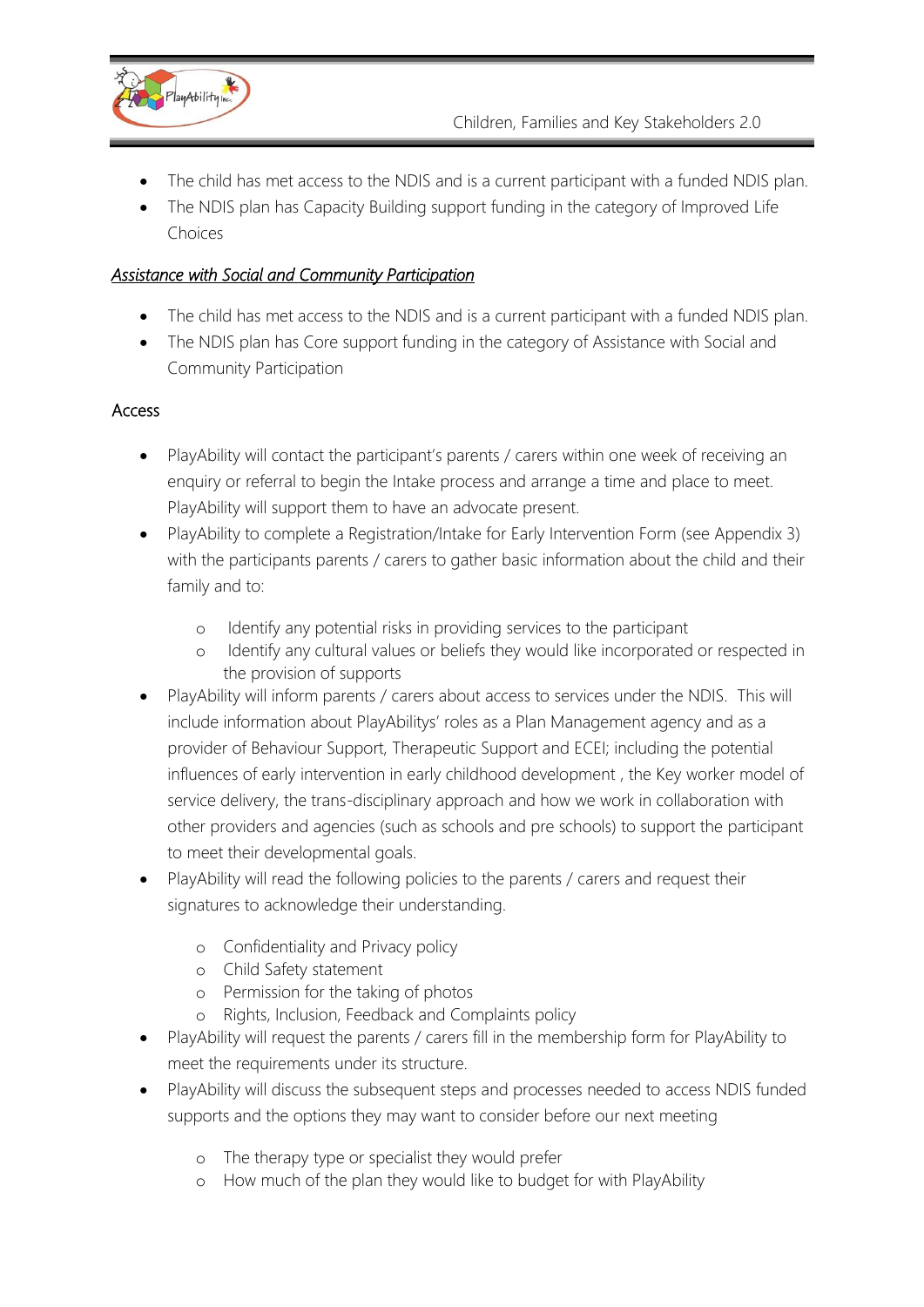

- o The long and short term goals they would like to prioritise
- How the role of Plan Management facilitates decision making around access to supports
- o How Behaviour Support functions as an integrated approach to improve the wellbeing and interactions of participants, their family and support networks
- PlayAbility will arrange an appointment time to meet again with the parents / carers to negotiate the Service Agreement (see policy 2.6) and discuss the scheduling of services. PlayAbility will support them to have an advocate of their choosing present.

## Waiting Lists

- On occasions there will be a waiting list to access Early Intervention Services.
- Families will be kept informed of their progression on the waiting list and where appropriate other alternatives will be suggested.
- Families will be kept informed of their progression through the NDIS Access Request and Pre Planning processes.
- Occasionally their will be the need to triage participants on the waiting list and this will based on the vulnerability of the family/child and the level of need.

## *Family Support*

There are various programs under the Family Support section:

- Supported Playgroups
- Indigenous Family Support; and
- Mobile Parenting Support Service.

## *Supported Playgroups*

Strength based programs for children and their families, focusing on the importance of creating a world where children feel connected to their community and culture allowing each individual to create their world. These play sessions are run by qualified early childhood practitioners and family support workers, offering a range of different play experiences including story telling, music, arts & craft, excursions & community activities

# **Eligibility**

• Open to all parents, carers of children aged 0-6 years in the Bega Valley Shire.

## Priority Participants Include

• Indigenous families.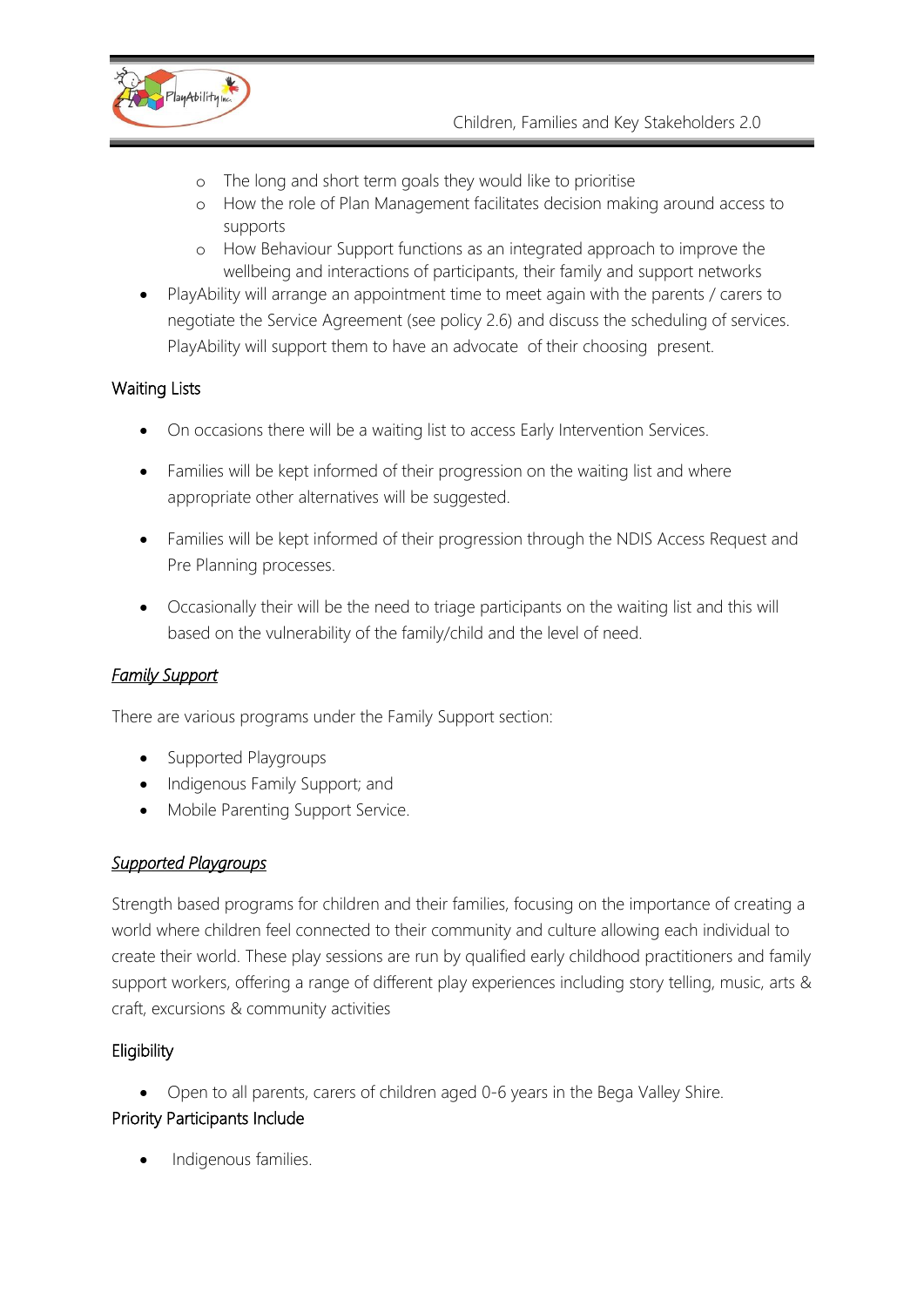

- Families from culturally and linguistically diverse backgrounds.
- The child has a development delay.
- The child/parent has a disability.
- The child has challenging behaviour.
- Low Social Economic Status (SES) family.
- Mental health issues for parents and/or children.
- Families who are socially isolated or disadvantaged.
- Grandparents or carers.
- Families with child protection issues or chronic mental health.
- Families who are homeless.
- Refugees.

#### Access

• Completion of a PlayAbility Family Support Intake/Registration Form (see Appendix 6).

## *Indigenous Family Support*

These programs provide a range of services for Indigenous families across the region.

These include:

- Playgroups
- One to one family support.
- Workshops with parents/carers.
- Support in children's culture, learning and development.
- Home-visiting.
- Support to access other services.
- Transport assistance

#### **Eligibility**

- Families with an Indigenous child.
- Primary carers for Indigenous children.
- Extended Indigenous families.

#### Access

• Completion of a PlayAbility Family Support Intake/Registration Form (see Appendix 6).

#### *Mobile Parenting Support Service (MPSS)*

The MPSS offers a mobile toy resource library as well as advice and support to communities across the region. Parents and carers are able to borrow from a range of age appropriate toys and resources.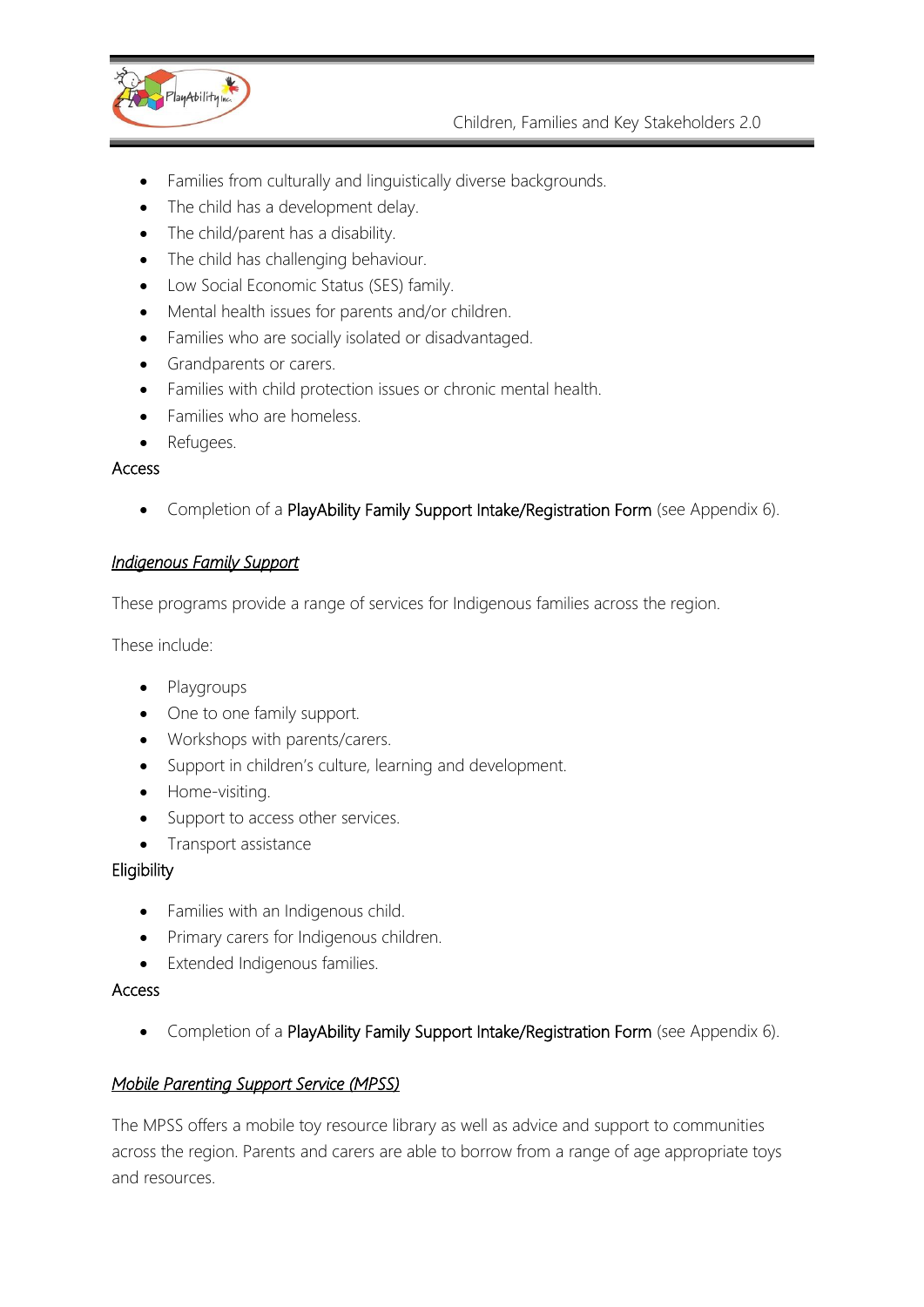

## **Eligibility**

• Any parent/carer of a child that lives in the Bega Valley Local Government area 0 -7.

## Priority Participants Include

- Indigenous families.
- Families from culturally and linguistically diverse backgrounds.
- The child has a development delay.
- The child/parent has a disability.
- The child has challenging behaviour.
- Low Social Economic Status (SES) family.
- Mental health issues for parents and/or children.
- Families who are socially isolated or disadvantaged.
- Grandparents or carers
- Families with child protection issues or chronic mental health issues.
- Families who are homeless.
- Refugees.

#### Access

Completion of a PlayAbility Family Support Intake/Registration Form (see Appendix 6).

## Legislation/Conventions

- Disability Discrimination Act 1992
- [Australian Human Rights Commission Act 1986](http://www.comlaw.gov.au/comlaw/management.nsf/lookupindexpagesbyid/IP200401635?OpenDocument)
- Convention on the Rights of Persons with Disabilities
- Convention for the Rights of Children
- [Racial Discrimination Act 1975](http://www.comlaw.gov.au/comlaw/management.nsf/lookupindexpagesbyid/IP200401654?OpenDocument)
- The Code of Ethics
- National Disability Insurance Scheme Act 2018
- National Disability Insurance Scheme Rules
- Disability Inclusion Act 2014

#### DOCUMENT HISTORY

| Version   | Date Reviewed & Approved |
|-----------|--------------------------|
| Version 4 | 18/2/2019                |
| Version 3 | January 2019             |
| Version 2 | March 2018               |
| Version 1 | Endorsed April 2013      |